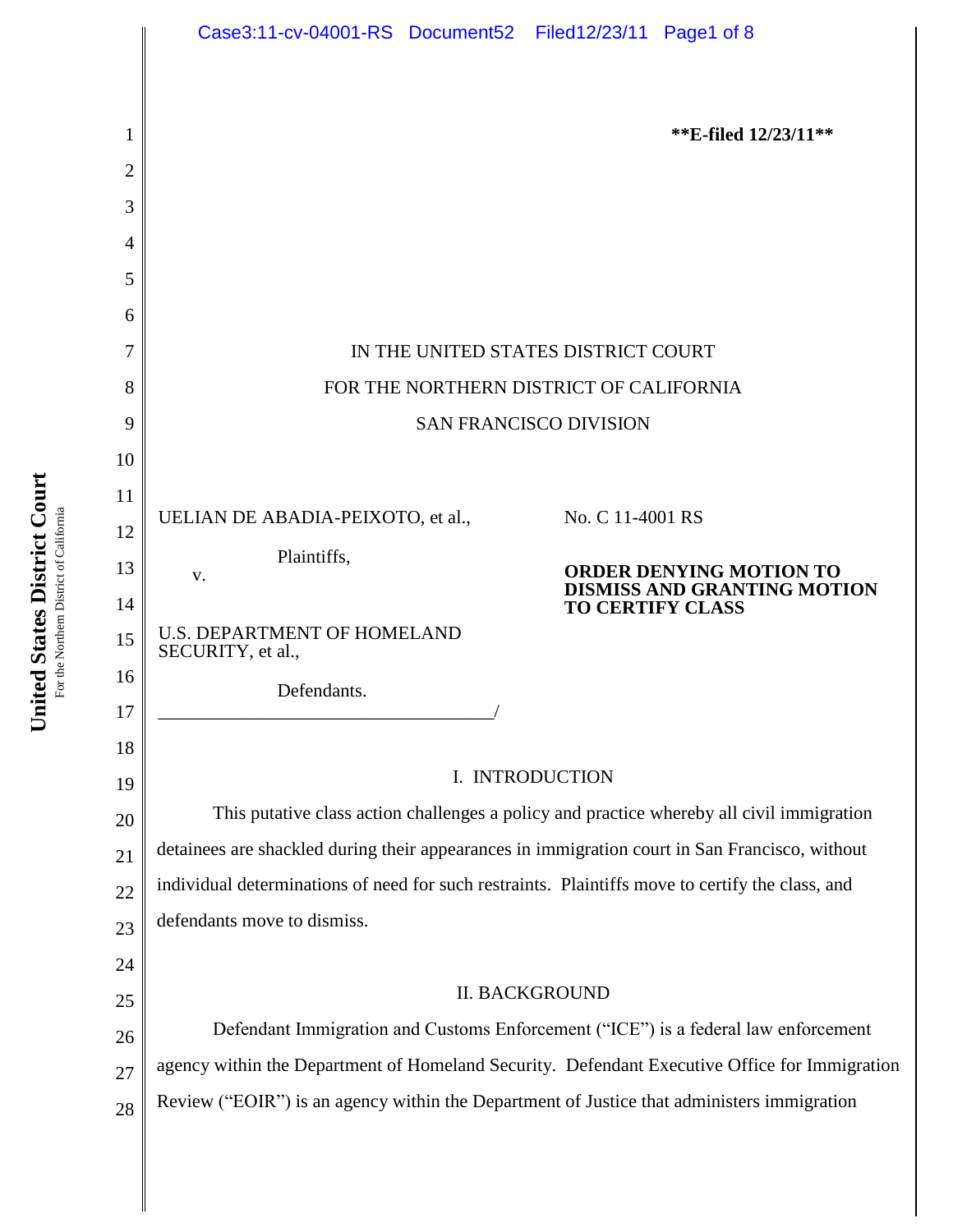1 2 courts. The individual defendants in this action are all named in their official capacities as heads of the agencies and departments involved, or of local offices thereof.

Plaintiffs allege that defendants have implemented a blanket practice of requiring all detained immigrants to appear for immigration court hearings in shackles—hard metal restraints around their ankles, wrists, and waists. This practice is applied across the board—to refugees fleeing persecution and torture in their native countries, the elderly, and the physically and mentally disabled—with no review of the need for restraints for particular detainees. During master calendar hearings, detainees are often chained to one another in what is referred to as a "daisy chain."

9 10 11 12 13 14 15 16 17 18 Plaintiffs aver that for many detainees, the shackles cause physical pain and discomfort, including bruising and swelling. Plaintiffs assert that shackling also can cause emotional and psychological injuries, including serious harm to detainees who have been bound or tortured in the past. Plaintiffs further argue and allege that shackling impairs the mental acuity, confidence, and energy individuals need for a full and fair opportunity to participate in their immigration proceedings. Plaintiffs contend that when shackled, a detainee has difficulty taking notes and handling documents. The attorney-client relationship can be impaired because, when "daisychained," detainees must choose between disclosing personal, and sometimes humiliating, facts within earshot of other detainees or withholding from their counsel information that could be crucial to their cases.

19 20 21 22 23 24 At the time the complaint was filed, named plaintiffs Uelian DeAbadia-Peixoto, Esmar Cifuentes, Pedro Nolasco Jose, and Mi Lian Wei were all in ICE custody, had been subjected to ICE's shackling practices, and had merits hearings scheduled in the near future in which they expected to be shackled in accordance with ICE's blanket practice. The named plaintiffs alleged that none of them would pose any risk of flight or threat to the safety and security of the courtroom if allowed to appear without physical restraints.

United States District Court **United States District Court** For the Northern District of California For the Northern District of Californi

3

4

5

6

7

8

25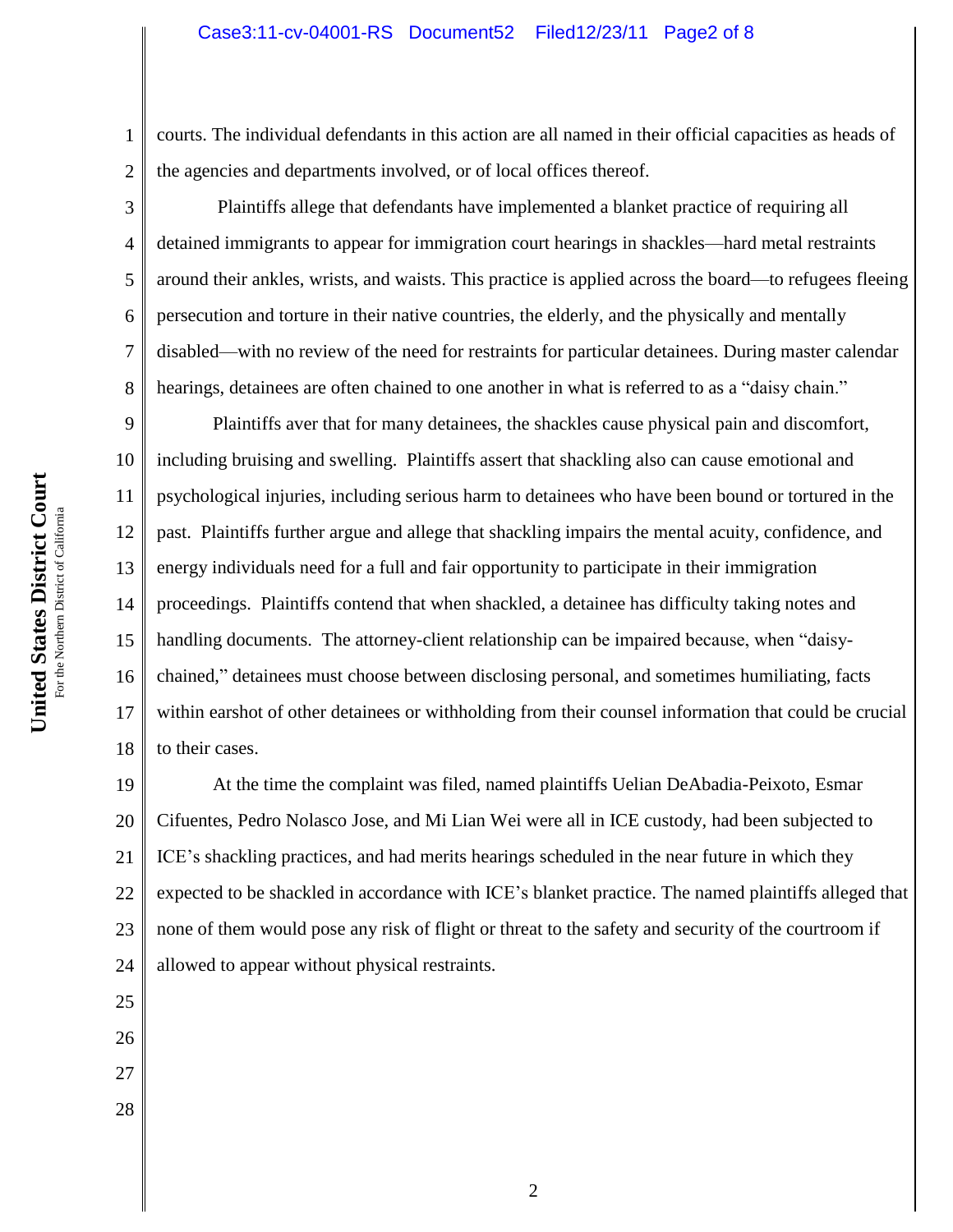#### III. DISCUSSION

# A. Motion to dismiss

1. Ripeness

Defendants contend that plaintiffs' claims are all subject to dismissal for lack of ripeness because they, "rest upon contingent future events that may not occur as anticipated, or indeed may not occur at all." *Bova v. City of Medford*, 564 F.3d 1093, 1096 (9th Cir. 2009). Defendants' ripeness argument is two-fold—first, plaintiffs have not yet had their merits hearings and therefore have not suffered the shackling about which they complain, and second, that plaintiffs cannot yet know if they will be *prejudiced*, even assuming they are shackled at their hearings.

10 11 12 13 14 15 Neither prong of defendants' argument is compelling. While the plaintiffs' particular hearings may not yet have occurred, they have sufficiently alleged facts showing a concrete threat of imminent conduct presenting a ripe controversy that can be adjudicated. While it may be theoretically *possible* that something could happen in the interim such that plaintiffs' hearings would not go forward, or that the shackling policy will change or not be applied to them, their claims are neither speculative nor remote.

16 17 18 19 20 21 22 23 Defendants' contention that plaintiffs may or may not suffer prejudice even if they are shackled at their hearings rests on an inapplicable standard. Defendants argue that plaintiffs must show that "but for" the shackling, they will not be ordered removed. Defendants rely on the rule that a due process violation in an immigration proceedings will not support a reversal on appeal absent a showing of such prejudice. *See e.g., United States v. Nicholas-Armenta*, 763 F.2d 1089 (9th Cir. 1985). The premise that a due process violation is not grounds for *reversal* absent a showing of that degree of prejudice, has no bearing on a plaintiff's right to seek to enjoin due process violations from occurring in the first instance.<sup>1</sup>

24

1

2

3

4

5

6

7

8

9

25

 $\overline{a}$ 

<sup>26</sup> 27 1 Defendants also argue that plaintiffs have not shown and will not be able to show prejudice because, in defendants' view, shackling outside the presence of a jury is *never* prejudicial. This argument is addressed below.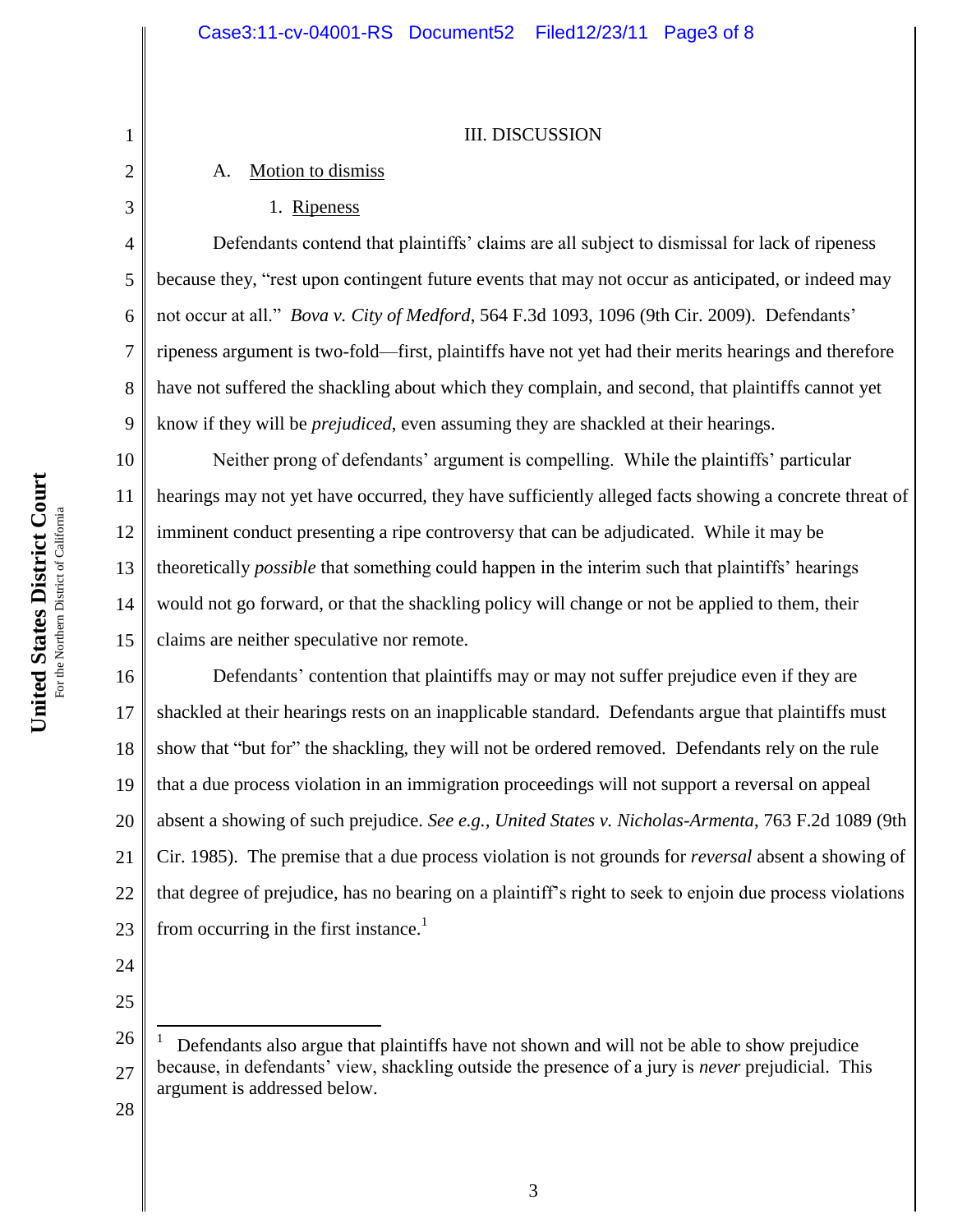#### 2. Facial challenge

2 3 4 5 6 7 8 9 10 11 Defendants also suggest that plaintiffs are challenging the shackling policy as invalid on its face, and therefore must show that it could not be valid under any circumstances. To the extent defendants are simply suggesting shackling may be appropriate under some circumstances, plaintiffs do not disagree. The challenge plaintiffs are making, however, is that the *blanket* shackling policy is invalid under the circumstances in which it applies, namely to all civil detainees appearing for immigration court hearings in San Francisco. Plaintiffs either will or will not succeed in establishing that the blanket policy is invalid, but they need not prove that shackling on an individualized basis is never permissible, or that it could never be proper to have a blanket shackling policy in some other place or time, or under circumstances unlike those present in the particular immigration court where this policy applies.

12 13

1

## 3. *United States v. Howard*

14 15 16 17 18 19 20 21 22 The heart of defendants' motion to dismiss is the argument that plaintiffs' claims are foreclosed on the merits by the Ninth Circuit's decision in *United States v. Howard*, 480 F.3d 1005 (9th Cir. 2007). *Howard* arose from an interlocutory appeal brought by criminal defendants to challenge a district-wide shackling policy implemented by the United States Marshals Service for the Central District of California after consultation with the magistrate judges in that district. The policy required all pretrial detainees making their first appearance before a magistrate judge to wear leg shackles. *Id.* at 1008. Taking into account a number of considerations, including the fact that concerns about shackling historically focused on the potential prejudicial effect it might have on a jury, *Howard* concluded that the policy before it did not violate the defendants' rights. *Id.* at 1014.

23 24 25 26 27 28 Relying on the heavy emphasis *Howard* placed on the absence of a jury, and noting that the court also expressly considered some of the same alleged burdens on the rights of the accused that plaintiffs have articulated here, defendants argue *Howard* permits a conclusion as a matter of law at the pleading stage that the shackling policy challenged in this action is likewise legally sound. The Ninth Circuit, however, has subsequently made clear that *Howard* cannot be read as establishing a rule that blanket shackling is always permissible if no jury is present. In *United States v. Brandau*,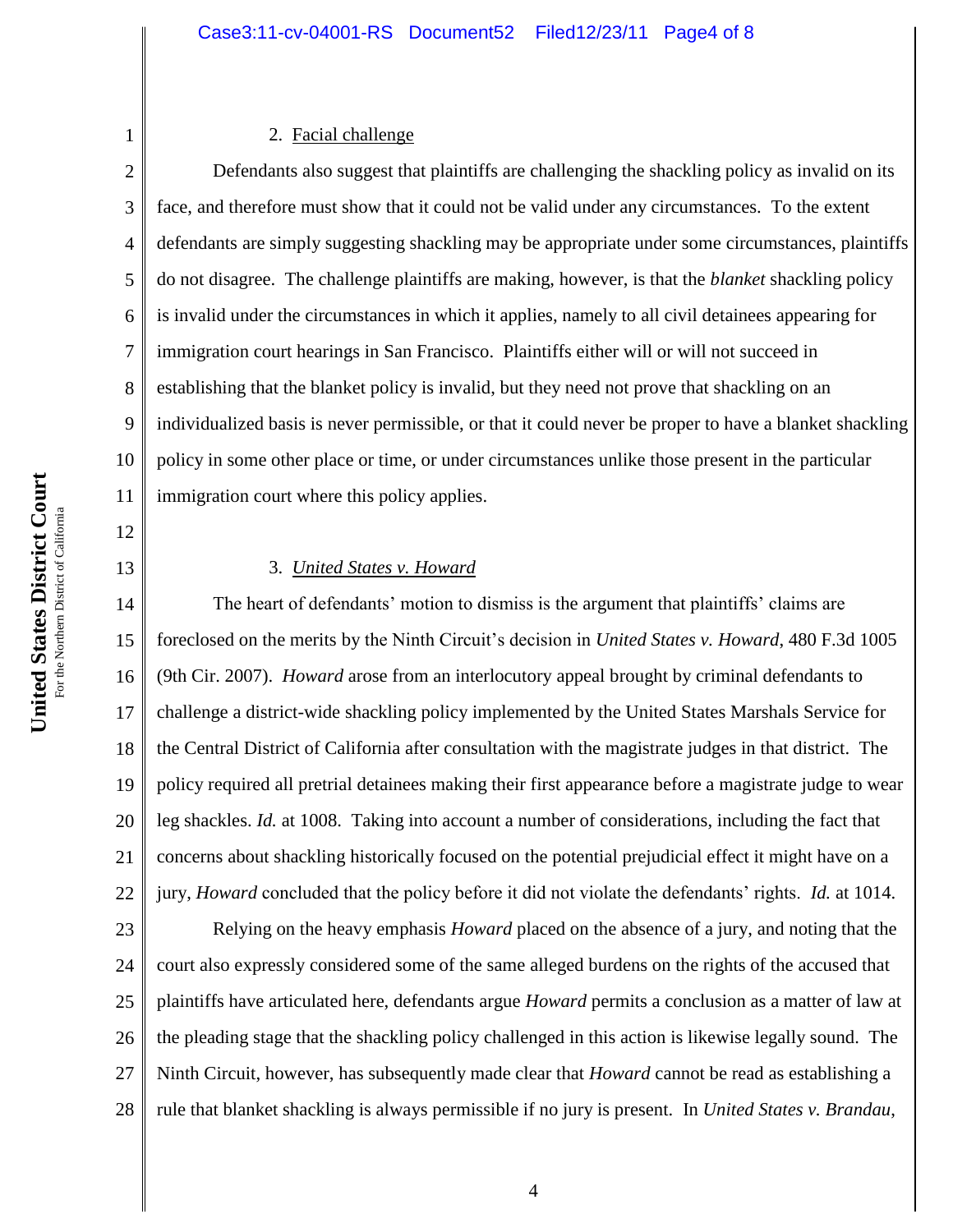2 3 4 6 7 578 F.3d 1064 (9th Cir. 2009), while citing *Howard*, the court observed, "[w]e have not . . . fully defined the parameters of a pretrial detainee's liberty interest in being free from shackles at his initial appearance, or the precise circumstances under which courts may legitimately infringe upon that interest in order to achieve other aims, such as courtroom safety." *Id.* at 1065. *Brandau* went on to remand to the trial court for a determination as to whether the case had been mooted by a voluntary revocation of the blanket shackling policy the plaintiffs were challenging. *Id.* at 1069- 1070. That remand would have been unnecessary had it been possible to conclude under *Howard* that blanket shackling is always permissible when a jury is not present.

9 10 11 12 13 14 15 Even without *Brandau*, the *Howard* opinion itself reveals that the permissibility of a blanket shackling policy turns on a number of factors, of which the absence of a jury is only one.<sup>2</sup> Because of the procedural context in which *Howard* arose, both the district court and the Ninth Circuit had the benefit of an evidentiary record, including declarations describing such matters as the specific security concerns in the particular courthouse facility to which the policy applied. 480 F.3d at 1008- 1009. Evaluating whether the policy at issue in this case can similarly be justified must await the development of an evidentiary record. Accordingly, the motion to dismiss is denied.<sup>3</sup>

16

17

1

5

8

## B. *Amicus curiae*

18 19 20 21 The Asian Law Caucus, Centro Legal De La Raza, and Dolores Street Community Services seek leave to file an *amicus curiae* brief in support of plaintiffs' opposition to the motion to dismiss. Because the motion to dismiss presents purely legal issues as to the sufficiency of the pleadings, any unique perspectives or information the proposed *amici* might have to offer are not especially

22

 $\overline{a}$ 

26

<sup>23</sup> 24 25 2 Among other things, *Howard* noted that the policy before it reserved discretion to the magistrate judges to make individualized determinations for removal of the shackles. Plaintiffs here assert that although Immigration Judges may *request* removal of the shackles in particular cases, final discretion lies with ICE, not the judges. While a more complete record on this point is needed, it provides at least one potential basis for distinguishing *Howard.*

<sup>27</sup> 28 3 Defendants' additional argument that some of them are not properly named as defendants does not warrant dismissal at this juncture, even assuming that it was redundant or unnecessary to name each of them.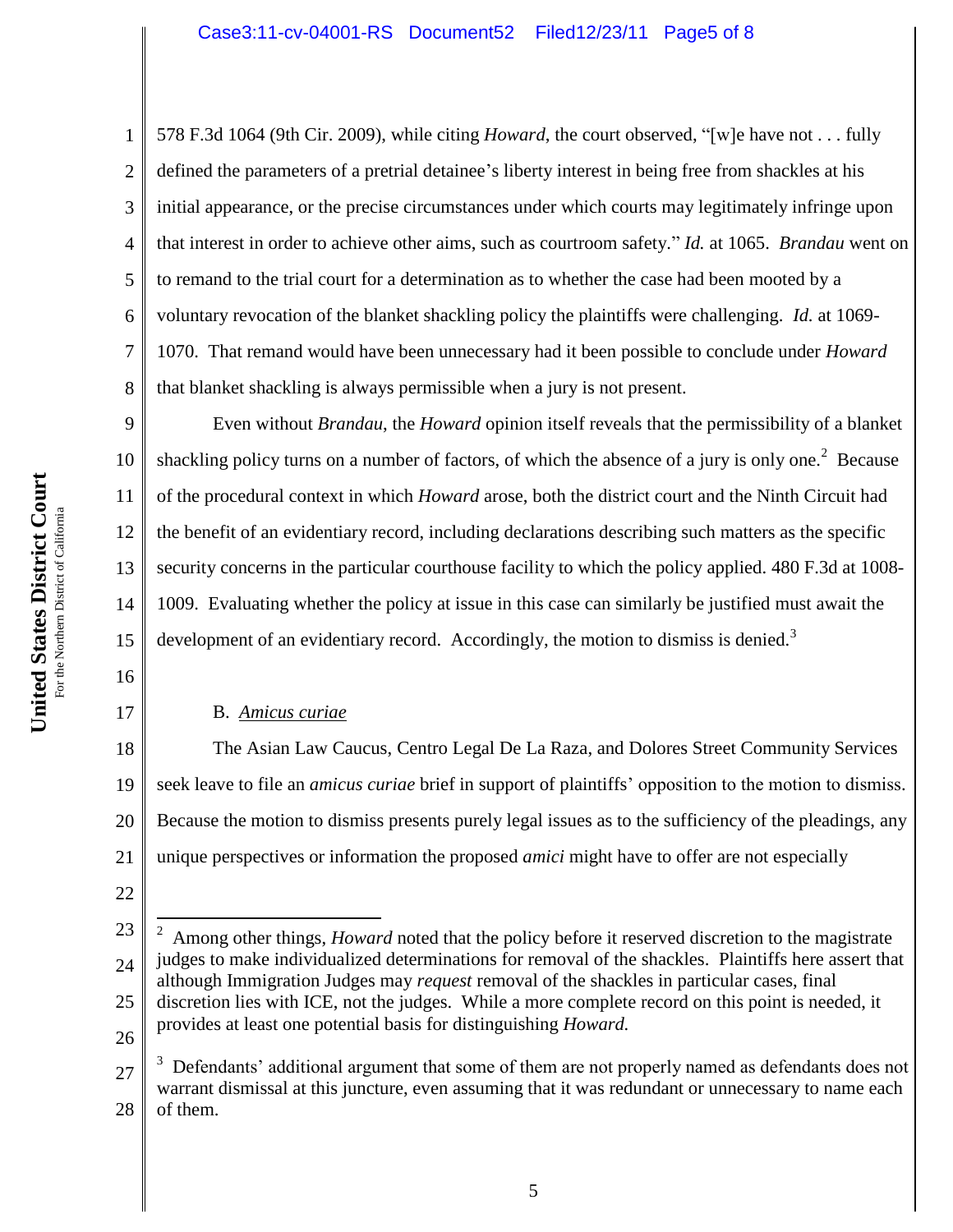### Case3:11-cv-04001-RS Document52 Filed12/23/11 Page6 of 8

3 4 pertinent at this juncture. Plaintiffs are represented by competent counsel who have ably addressed the relevant legal issues. Accordingly, the motion for leave to file an *amicus* brief is denied. Should the proposed *amici* seek to offer input at some later stage in the proceedings, any motion for leave to submit a brief will be evaluated in light of the circumstances that exist at such time.

C. Motion to certify class

7 8 9 10 Defendants' opposition to class certification is largely based on the same arguments presented in their motion to dismiss, which fail for the reasons set out above. To the extent defendants contend that plaintiffs have not otherwise satisfied the prerequisites for class certification under Rule 23 of the Federal Rules of Civil Procedure, those arguments also fail.

11 12 13 14 15 "The class action is an exception to the usual rule that litigation is conducted by and on behalf of the individual named parties only." *Wal–Mart Stores, Inc. v. Dukes*, 131 S.Ct. 2541, 2550, (internal quotation marks and citation omitted). "In order to justify a departure from that rule, a class representative must be part of the class and possess the same interest and suffer the same injury as the class members." *Id*. (internal quotation marks and citation omitted).

Rule 23(a) provides four prerequisites that must be satisfied for class certification:

(1) the class is so numerous that joinder of all members is impracticable; (2) there are questions of law or fact common to the class;

(3) the claims or defenses of the representative parties are typical of the claims or defenses of the class; and

(4) the representative parties will fairly and adequately protect the interests of the class.

22 Fed.R.Civ.P. 23(a).

23 24 25 26 27 A plaintiff also must establish that one or more of the grounds for maintaining the suit are met under Rule 23(b), including that: (1) there is a risk of substantial prejudice from separate actions; (2) declaratory or injunctive relief benefitting the class as a whole would be appropriate; or (3) common questions of law or fact predominate and the class action is superior to other available methods of adjudication. Fed.R.Civ.P. 23(b).

28

1

2

5

6

16

17

18

19

20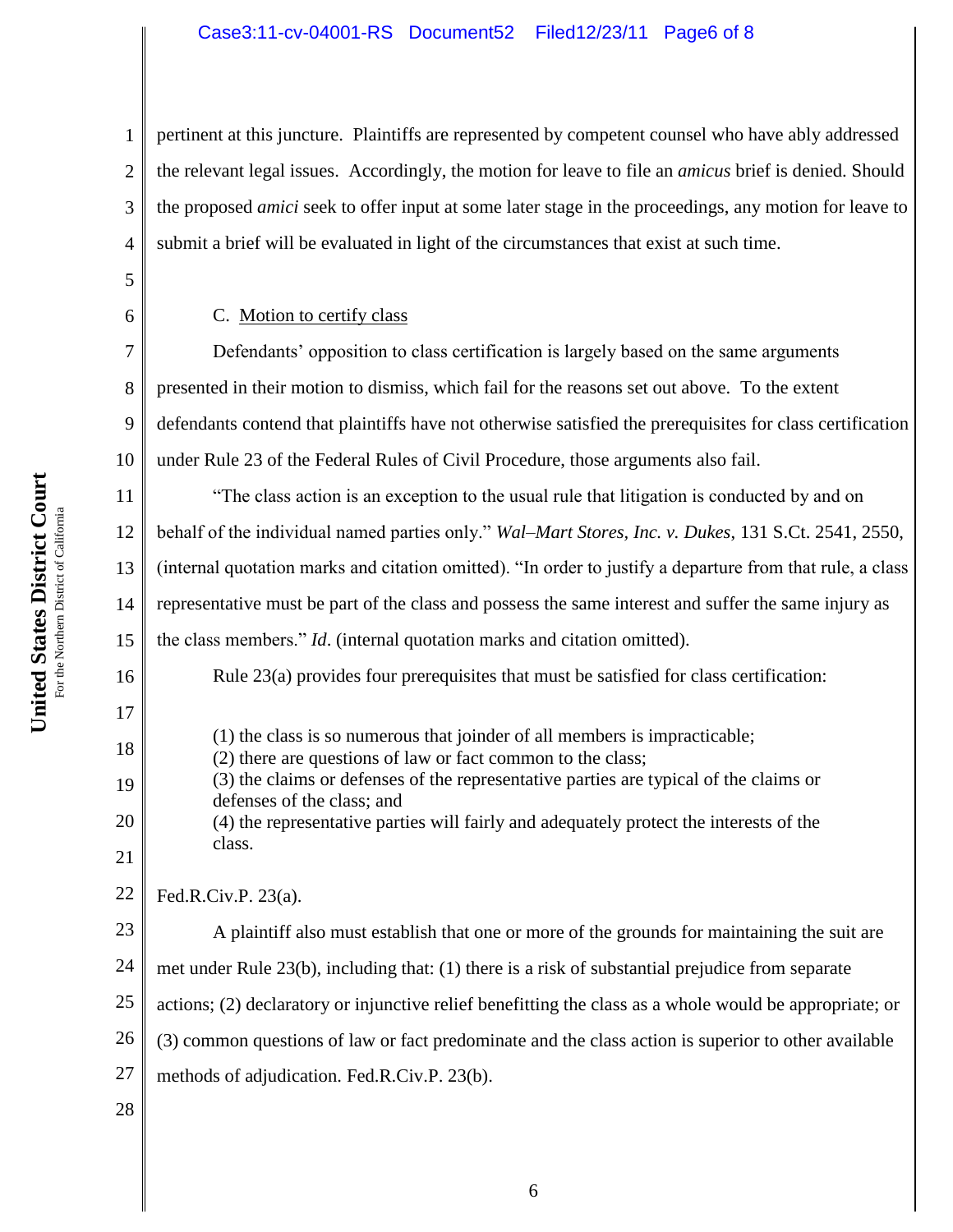Here, there is no genuine dispute that the number of detainees appearing in immigration court in San Francisco on an ongoing basis is sufficient to satisfy the numerosity requirement for class certification. Defendants' argument that plaintiffs fail to demonstrate sufficient actual class size is premised on their view that only persons who have suffered "prejudice" are properly part of the class. As indicated above, plaintiffs need not have suffered the prejudice of an adverse immigration decision flowing directly from the restraint policy to seek prospective injunctive relief against what they contend is an unconstitutional deprivation of their rights.

9 10 13 Defendants' attack on plaintiffs' showing of commonality and typicality likewise rest on their mistaken assumption that each plaintiff must show prejudice as they define it. Similarly, defendants contend that commonality and typicality are lacking because the precise circumstances attaching to each plaintiff may vary, and different individuals may claim to have suffered different degrees or types of physical harm, psychological harm, or impairment to their abilities to present their cases.

14 15 16 17 18 19 20 Plaintiffs' suggestion of a panoply of potential harms from a blanket shackling policy, not all of which each class member may have personally suffered, does not defeat commonality or typicality in this context. They are not seeking damages, only injunctive relief against a policy that allegedly is applied to all members of the class indiscriminately. Plaintiffs may properly offer evidence and argument as to any number of potential consequences resulting from such a policy without the added requirement for each class member to show he or she has suffered, or will suffer, all of those consequences, or any particular subset of them.

21 22 23 24 25 For similar reasons, defendants' challenges to the named plaintiffs' adequacy to serve as class representatives fail. When considering that issue, courts generally evaluate only two questions: "(1) [d]o the representative plaintiffs and their counsel have any conflicts of interest with other class members, and (2) will the representative plaintiffs and their counsel prosecute the action vigorously on behalf of the class?" *Staton v. Boeing Co.,* 327 F.3d 938, 957 (9th Cir.2003).

26 Particularly given the absence of a requirement that each class member demonstrate prejudice in the

27 manner suggested by defendants, or that they all have suffered identical injuries from the policy, no

28

1

2

3

4

5

6

7

8

11